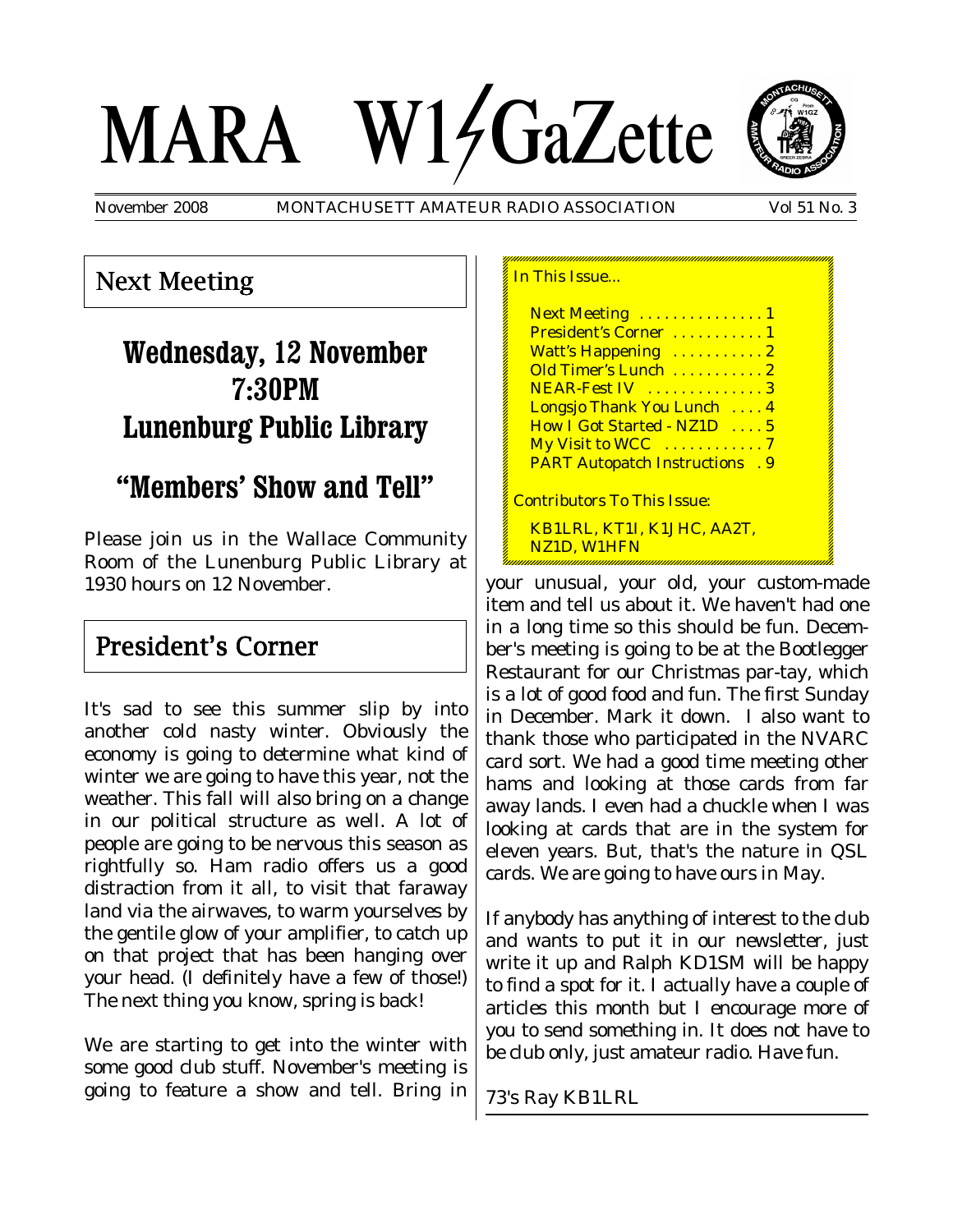# Watt's Happening

## **Sundays, 0800 local 5330.5** (ch 1) USB

Western Mass Emergency 60M Net Alternate frequencies are 5346.5 (ch 2), 5366.5 (ch 3), 5371.5 (ch 4), and 5403.5 (ch 5).

## **Sundays, 0830 local 3937**

Western Mass Emergency Net. Alternate frequency is 3942 in case of QRN, QRM, or frequency in-use. Also a good idea to scan up and down 10kHz if you cannot find the net.

**Sundays, 0900 local 145.45-** Montachusett Emergency Net

**Mondays, 2000 local 147.525 simplex** Worcester Emergency Simplex Net

**Tuesdays, 1930 local 145.37-** Templeton Emergency Net

**Wednesdays, 2100 local 28.341** Harvard Repeater Club 10 meter sideband net "Activity Night"

**Nightly, 2100 local 146.97-** Central Mass Traffic Net

**First Monday, 1900 local 3943, 7245** RACES Net

**First Wednesday, 2000 local 3915** K1ARC Red Cross Net http://www.qsl.net/k1arc/

**14 February 2009, Marlboro** Algonquin ARC Hamfest

**29 March 2008, Framingham** Framingham ARC Hamfest

Additional events are listed on http://web.mit.edu/w1gsl/Public/ne-fleas

# Intro to Amateur Radio Class

de Jerry AA2T

Jerry Rogich AA2T will be presenting an introduction to Amateur Radio at Leominster OEM on Thursday, 13 November, at 7pm. Attendees do not have to be members of Leominster OEM to attend.

# Old Timers' Lunch

de Tom K1JHC

The Old Timers held their monthly meeting at Bickfords Restaurant on Wednesday October 1. Those present were Gary K1YTS, Charlie KT1I, Roy W1OOY, Al KA1AKD, Howard W1TQB, and Tom K1JHC. Energy saving opportunities took up most of the discussion.. Please join with us on the first Wednesday of each month at 12:30.



Tell them you saw it in the W1/GaZette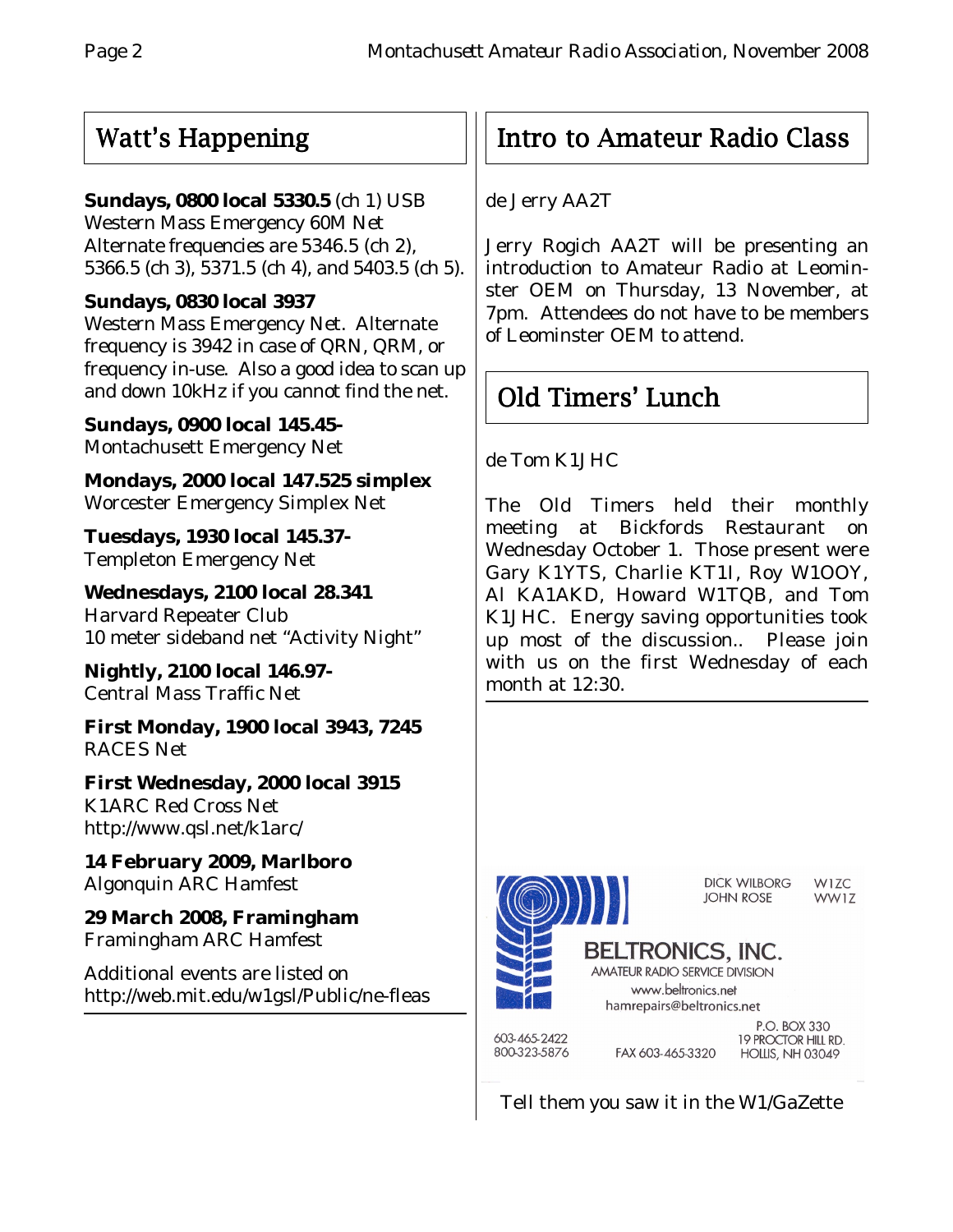## The MARA W1/GaZette

is published by the Montachusett Amateur Radio Association just prior to the monthly meeting. The newsletter is distributed free to members and friends of Amateur Radio.

Contents copyright © 2008, MARA. Permission to use in other Amateur Radio publications with credit to MARA is hereby granted.

The deadline for materials to appear in the W1/GaZette is noon on the Sunday before the first Wednesday of the month.

#### **NEWSLETTER STAFF:**

| <b>Editors:</b> | <b>Ralph Swick KD1SM</b>           |
|-----------------|------------------------------------|
|                 | <u>978-582-7351 kd1sm@arrl.net</u> |
| Webmaster:      | <b>Paul Upham KD1YH</b>            |

#### **MEMBERSHIP INFORMATION:**

|                     | Club Secretary: Pauline Carulli KB1JXJ            |                             |
|---------------------|---------------------------------------------------|-----------------------------|
| <b>Annual Dues:</b> | <b>Regular</b><br>Family<br><b>Fixed income</b>   | \$25<br><b>\$30</b><br>\$15 |
| <b>Meetings:</b>    | 2nd Wednesday, 7:30pm<br><b>September to June</b> |                             |

Mailing address: MARA PO Box 95 Leominster, MA 01453 Web site: http://www.w1gz.org/

#### **OFFICERS:**

| Ray Lajoie, KB1LRL<br>rplajoie@comcast.net                                              | <b>President</b>      |
|-----------------------------------------------------------------------------------------|-----------------------|
| <b>Bill Leger, N1UZ</b>                                                                 | <b>Vice President</b> |
| <b>Pauline Carulli, KB1JXJ</b><br>kb1jxj@arrl.net                                       | <b>Secretary</b>      |
| <b>Gordon LaPoint, N1MGO</b><br>n1mgo@arrl.net                                          | <b>Treasurer</b>      |
| <b>Charlie Cayen, KT1I</b><br>kt1i@arrl.net                                             | <b>Trustee</b>        |
| <b>MARA owns and operates the W1GZ repeater on</b><br>145.45 (CTCSS 74.4) in Fitchburg. |                       |

NEAR-Fest IV

### de Charlie KT1I

October 10 and 11 was the Fall NEAR-Fest at Deerfield fairgrounds in Deerfield, NH. MARA was well represented with Gary K1YTS, Nancy KB1KEF, Bill N1UZ, Tom AB1GF, Ray KB1LRL, and myself setting up camp. We had a wonderful array of fleas to sell and had varying success at that. In all we came home with less weight than we arrived with. The weather was excellent, no one could complain. The crowd was a bit lighter than we expected and was probably caused by several factors including the economy and the fact that it was a three day holiday weekend. Unfortunately, none of us managed to come home with anything from the prize drawings.



[KT1I photo]

#### de Ray KB1LRL

Deerfield NH could not have been any more perfect weather wise! NEAR-Fest IV is now in the books with a bunch of goodies to sell to the masses. The "crew" consisted of Gary K1YTS, Charlie KT1I, Tom AB1GF, Bill N1UZ, and myself, and we had a load….and a load of fun.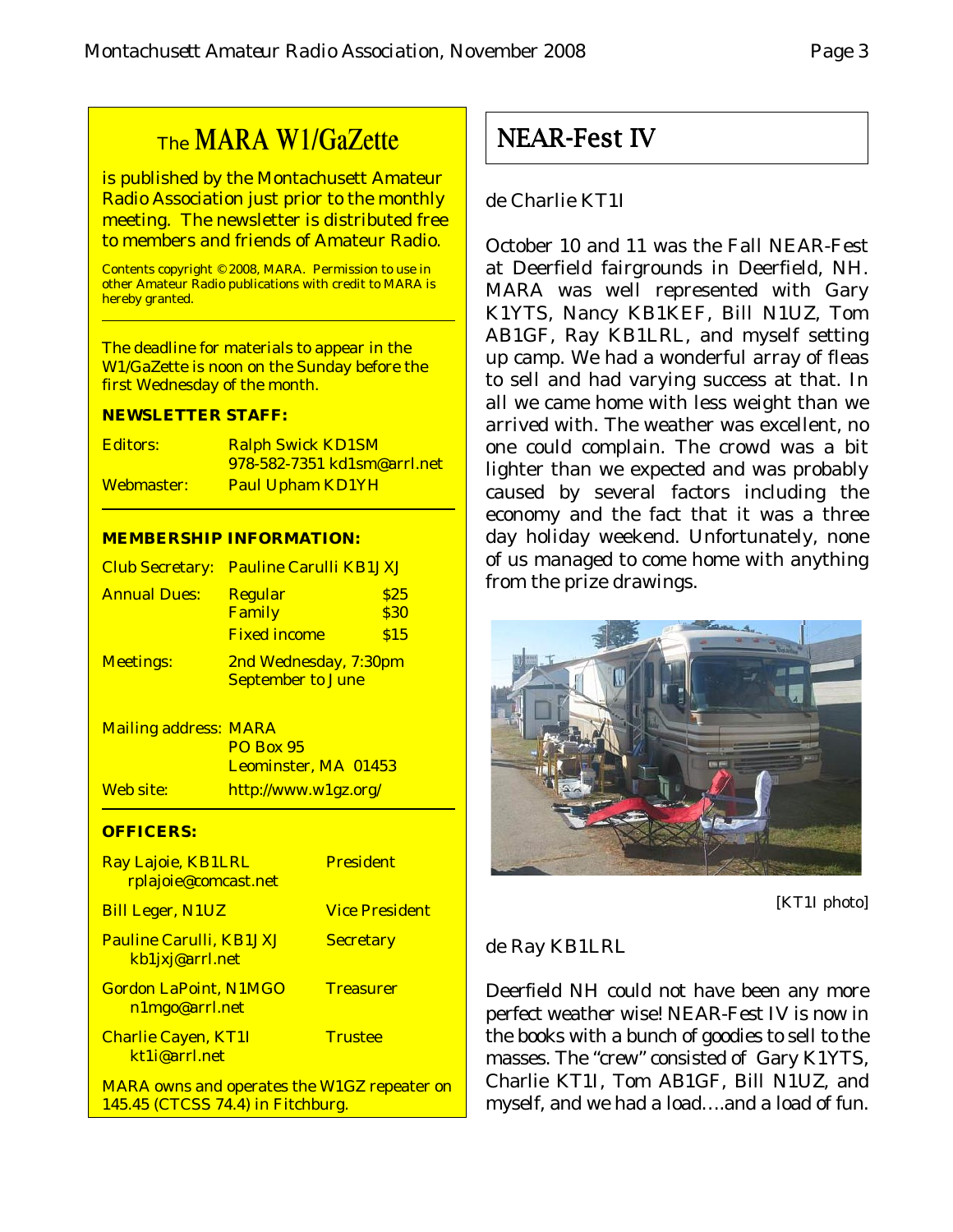The officials indicated that they beat May's results but I think the people were a little wary of what they spent their money on. Tom had his usual tower stuff and needless to say, he did not bring much of it back. Gary brought a lot of Bill Gormley's stuff and managed to do pretty good with it, as well as his other stuff. Bill brought some of his wood turnings and got a lot of ooohs and aaahs and rightfully so, they are nice. But the items he had to sell he did good on. I did….ok, I managed to spend more than I made this year. Oh well, I still had a lot of fun. Tom Charlie and myself listened to the Red Sox at night and enjoyed the sunny Saturday.

All in all we did good and enjoyed ourselves and each other's company. The next NEAR-Fest is May 1st and 2nd of 2009. I'm already making plans, I hope you do to.



Left: K1YTS

[K1LGQ photo]

# Longsjo Thank You Lunch

de Ray KB1LRL

The volunteers were invited to a thank you lunch at the Outback Steakhouse in Leominster. John KK1X, Gary K1YTS, Tom K1JHC, and myself joined in and celebrated the success in the 2008 bike race. Ed Collier and the staff gave everyone a little gift and had a t-shirt trivia game, a nice lunch, and a preview of next years event which is the 50th running of this event and it will be a national event. It is also running in conjunction with Fitchburg's Civic Days events, so the city is getting ready now for a very busy July 4th.

The last part of the lunch was a recap of any good and bad that may of occurred. There was a lot of good and some things need looking at. These things will be looked at at meetings to follow. They are starting a membership drive and if you want further information you can go to www.longsjo.com

I made the commitment on behalf of the Amateur radio clubs that we will be there to provide communications support as we have done in the past, and was met with applause. So, stay tuned. The event will be July 2-5 of 2009. We will be looking for people to help out providing radio comms for the event. Ralph KD1SM usually spearheads the organization and I'm sure he will have information as he receives it. I will share any that may come my way as well.

Thanks, Ray KB1LRL



**[**KB1LRL photo]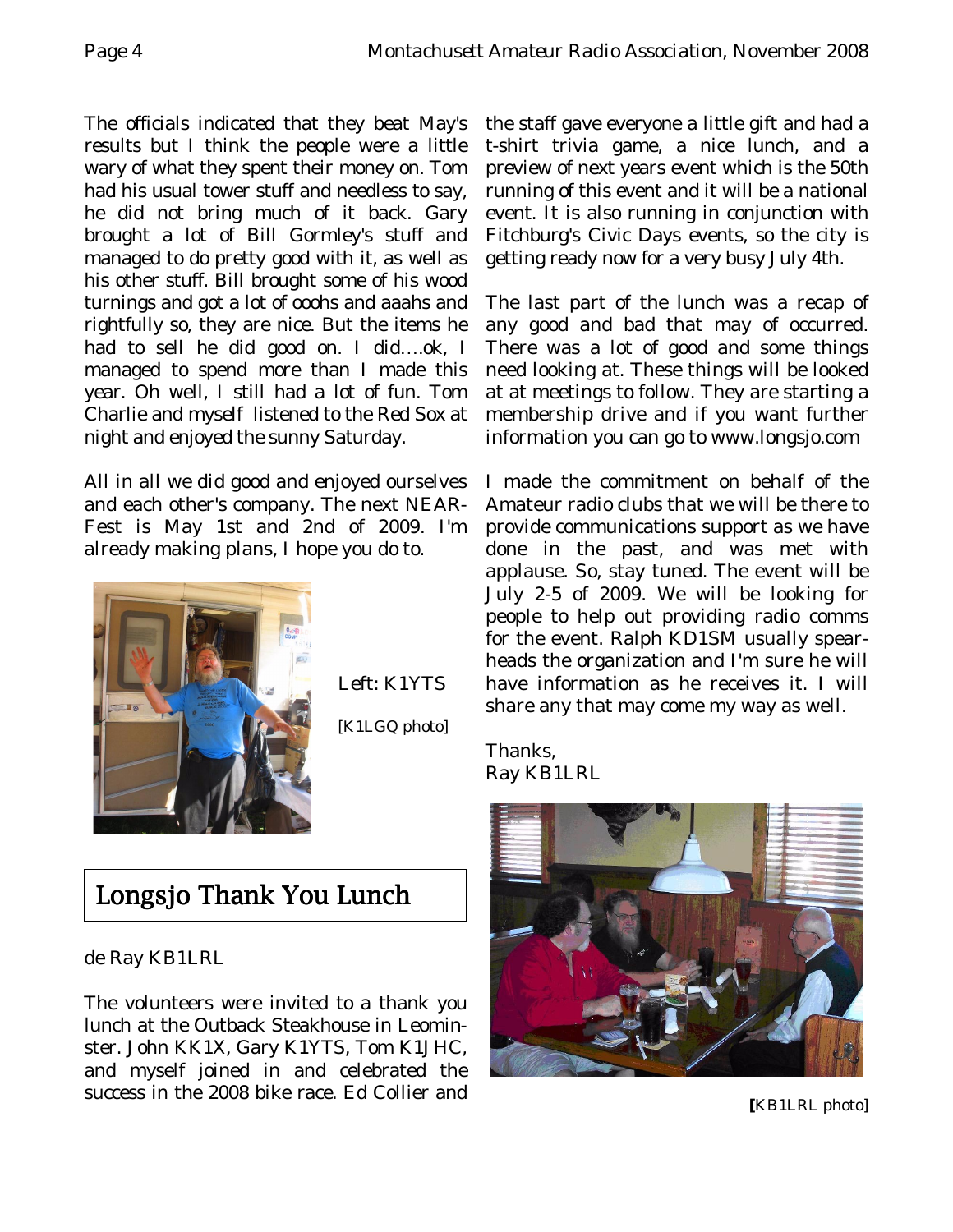## How I Got Started

My brother talks to airplanes... or how I got started in Amateur Radio

*[continued from October W1/GaZette]*

## de Bill, NZ1D

I graduated from Ground Communications Equipment Repairman School at Scott AFB, Illinois, received my second stripe, and proceeded to my first assignment. As a "perk" for being first in my class, I got to choose my general area of assignment and I picked Iceland, Greenland or northeast US. I got Loring AFB in Limestone, Maine, "the land of eleven months of winter and one month of poor sledding," -- about as far "northeast" as you could get and still be "US".

Ten years had passed since I had shown my first interest in radio. Now, armed with a Certificate of Proficiency, a 1956 edition of the ARRL Amateur Radio Handbook, and a brand new Hallicrafters S-53A receiver, I was officially a communications technician in the Strategic Air Command's Eighth Air Force. But still no ham license. I really needed a mentor!

As an aside, the next time that you make an SSB QSO, consider that SAC's commander General Curtis Lemay was considered the father of HF SSB in the military. A crusty old WWII bomber pilot and an Amateur Radio operator himself, Lemay had literally browbeat the Air Force into adopting SSB as the primary means of long-haul HF communications. Its favor in ham radio soon followed.

At the base radio shop I met "Rusty" Armour. Not Dorothy's friend the Tin Man, nor a creaky old knight -- but Ed, K6MPJ. Ed was a few years older, married and lived in base housing, a small trailer park off the end of the main runway. He was active in the Amateur Public Service Corps, a member of several Maine nets and, the best thing, he had a DX-100 in his Oldsmobile Ninety-Eight. I now had an Elmer, as they later would come to be known. Through Ed I met several of the local "Down east" hams. I also experienced first hand what Amateur Radio public service meant when I helped set up a remote command post in the frozen wilds of New Brunswick near the site of a B-52 bomber crash.

We maintained our frozen vigil at the crash site for three days, until the last body was found and brought out. Excellent detailed accounts of this operation, including a photo of a skinny 19-year-old airman sitting behind the cluttered operating table, were provided by Major W. M. Wood, W1ECF, and published in the April 1957 issues of both QST and CQ magazines. My first public service event but still no ham license! But now I had a mentor.

After a stint helping with the Loring Amateur/MARS station (K1FCF/AA1FCF), Uncle Sam's call for "volunteers" cut short K6MPJ's mentoring. A few months later, after an intense background investigation, I found myself assigned to "spook" stations in Japan and Korea.

Overseas I lost contact with ham radio except for an occasional visit to the local MARS shack and the base hobby shop. I was assigned to the maintenance shop of a large "acquisition" or "listening" site containing about a hundred HF and VHF receivers, mostly Collins R390s. In the ops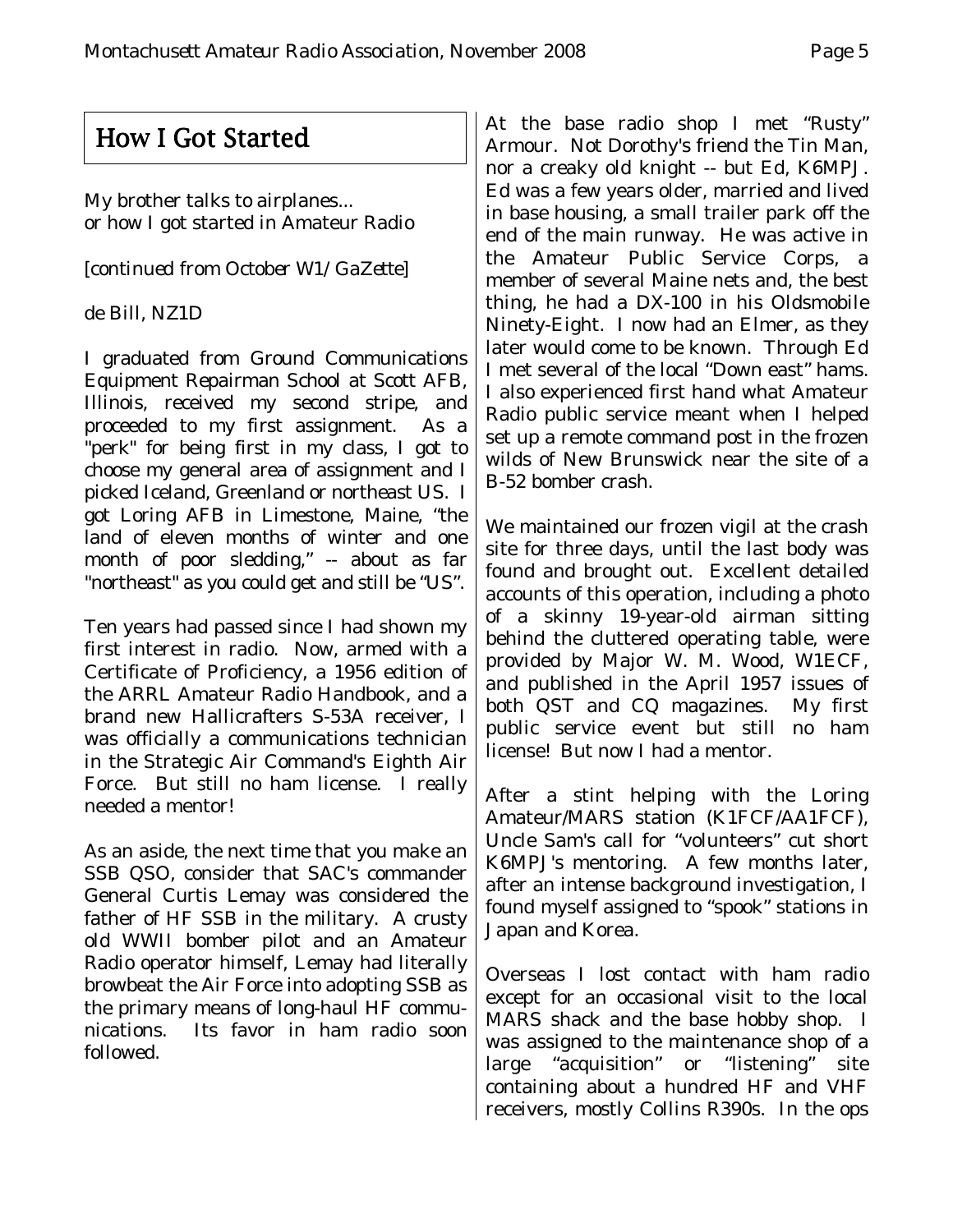room I was surrounded by an equal number of "dit operators" who strapped on headphones and copied 25-plus WPM Morse in six-hour shifts. It might as well have been Martian; it often was encoded, and it was in Chinese, Korean or Russian. Maybe that's why I pushed the code into the background. A major highlight of this tour occurred on October 4, 1957, but that's another story. A second assignment, nursing a roomful of BC-610's running RTTY at remote transmitter site on the beach provided lots of good transmitter experience.

## "**The job that is never started takes the longest to finish**." -- J.R.R. Tolkien

After returning to civilian life and landing a job at Sanders Associates in Nashua I finally found the motivation needed to seriously study for the FCC exam. Co-workers such as Don W1RCC (ex of Leominster), Bob W1NH, and Paul K1PNB provided the friendly cajoling. I spent hours hunched over the S-53A listening to the ham bands and rehearsed imaginary trips to the Custom House in Boston, mentally preparing to face the (gulp!) FCC examiners to take the General exam.

Finally, I remembered a proverb I had learned in Japan, *uma ni norumade, ushi ni nore* -- "ride an ox 'til you can ride a horse." I enrolled in a Novice class sponsored by members of a Nashua area group. This provided the motivation to succeed (i.e., "peer pressure" -- there was no turning back). In the summer of '64 I received my first call signs: WN1CRE (Novice, a one-year, non-renewable license with limited HF CW privileges) and WA1CRE (Technician, which allowed VHF/UHF privileges, all modes).

My first transmitter was home brew, taken from the '56 ARRL Handbook, a 75-watt unit built from cannibalized TV's, feeding a home brew Windom. A Lafayette HE-45 feeding a Saturn 6 Mobileer, a strangelooking 3-ring halo built by HI-PAR in Lunenburg, provided six-meter AM from a '63 Chevy Nova convertible. "Looks like a space ship," my XYL said. I joined AREC and enrolled in Townsend's Civil Defense as a RACES operator under K1PNB.

The HE-45 was soon joined by a Heath Benton Harbor "Lunchbox," a Clegg 99'r and later, a trip to Evans Radio in Bow, NH, resulted in a Yaesu FT-620, providing a great leap forward to SSB. The Yaesu, feeding about 16 watts to a modest Cushcraft 5-element beam bought used from a Sanders co-worker, eventually worked all 50 states, 75 countries and over 1000 SMIRK numbers on six meters. The Yaesu is still in service, in FL. The beam is currently at K1YTS's QTH in Townsend and makes an annual appearance at MARA Field Day outings.

Ironically, my brother Roland, the tinkerer who started me thinking about electronics over sixty years ago, never did get a ham license. He never lost interest in tinkering; dabbling in the automobile repair service and operating a radio/TV repair shop as a sideline all his adult life. He was an early CB'er back when CB call signs started with 1W, etc. and after retiring from 22 years in the army owned a small antique radio museum in Texas. I never succeeded in getting him to take the exam, even after the VEC program got underway. I was planning to take another stab at it last fall, when some complications from old Viet Nam war wounds shut down his finals. I guess he needed an Elmer too.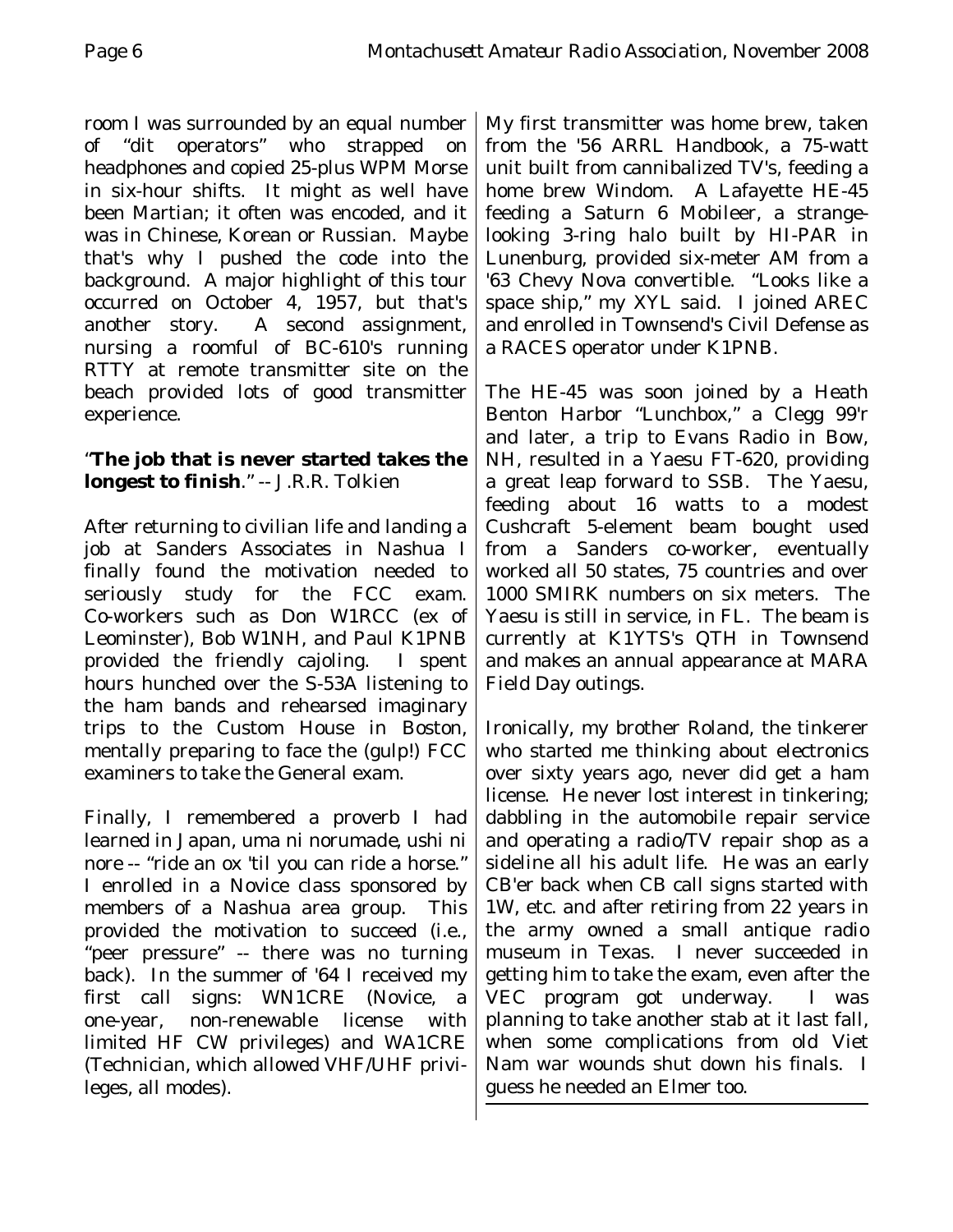## A Cape Cod Historic Radio Vacation; My Visit To WCC

#### de Barry W1HFN

A little background; every year my wife and I and two other couples rent a house on Cape Cod in the town of Brewster. Ham radio pretty much takes a back seat on these vacations, however one year I drove the Subaru Forester with the Kenwood TS-50 HF mobile rig installed and visited the Marconi Transmitter Site in Wellfleet and worked a few stations from that historic spot. When this site was closed, operations moved to Chatham. Visit there: http://www.stormfax.com/wireless.htm

Quite by accident I spotted a map reference on my DeLorme Street Atlas program to "RCA Chatham Station." A bit of Googleing revealed that this was a very major HF CW site for trans-continental and then ship-toshore communications. This is the site in Chatham to where Marconi's Wellfleet station moved. The station's call was WCC. Go to for a detailed history: http://www.wjkane.com/wcchistory.html

This year I stopped at the long-closed receiver site (the transmitters were located elsewhere, Forest Beach in South Chatham) and took some pics.



This is the dormitory where the bachelor CW operators lived. The ops referred to it as "the hotel."



This building housed the numerous receivers and is where the ops did their thing. May be used occasionally by one of the local radio clubs for special events, although I could not get any confirmation from the ones I queried.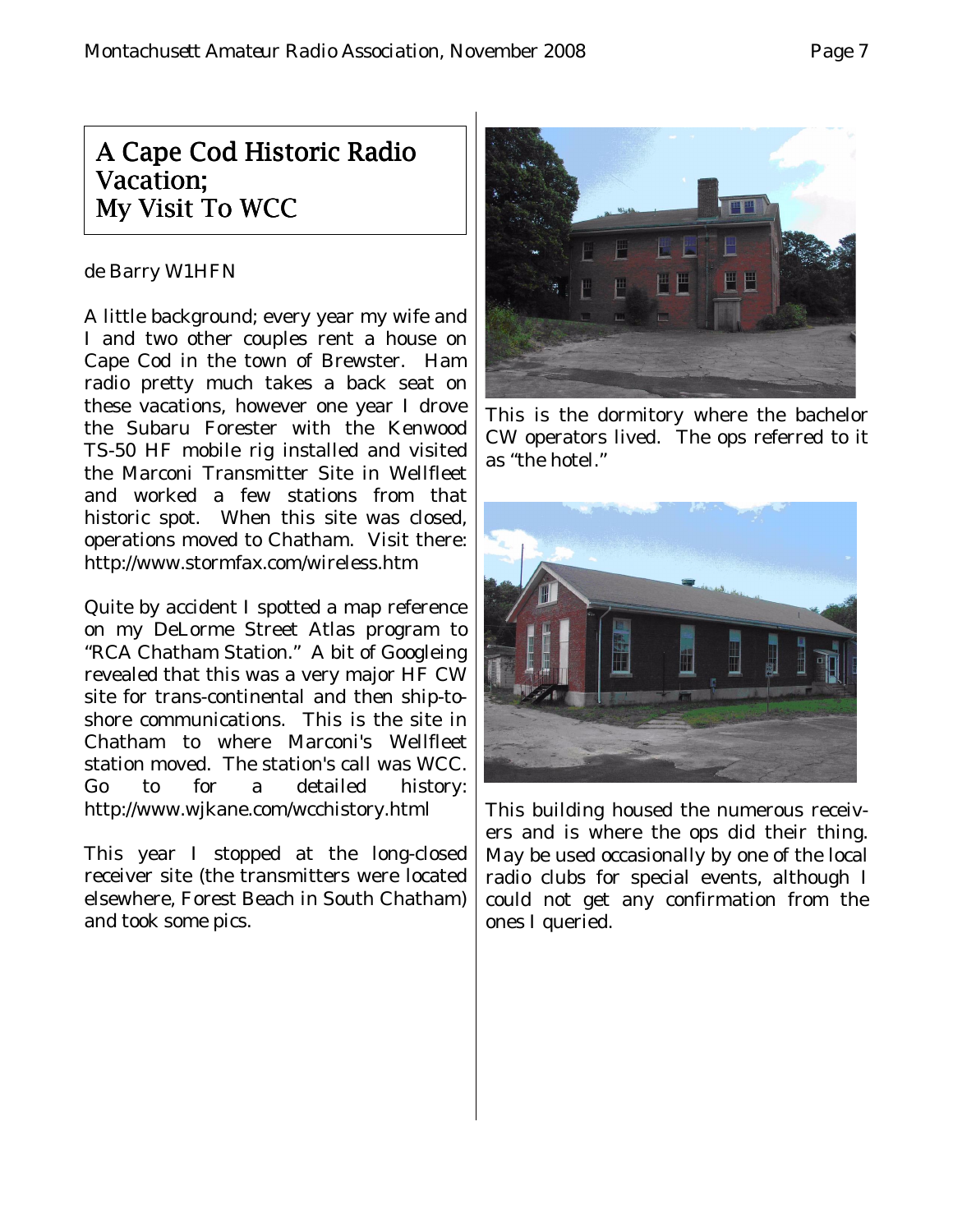

One of the still-standing 300-foot steel towers supporting one end of a rhombic. If you look carefully, you can see an osprey nesting on top.





A few of many utility poles holding up rhombics, dipoles, etc.



Another utility pole supporting an HF wire antenna.

Further along the road, is a tower with a large LP on top. That may be a private ham station or yet another vestige of WCC's past.

If you find yourself on the Cape near Chatham in the future, you might want to drive by and glimpse historic WCC. For the GPS minded, N41 42.200 W-69 58.748.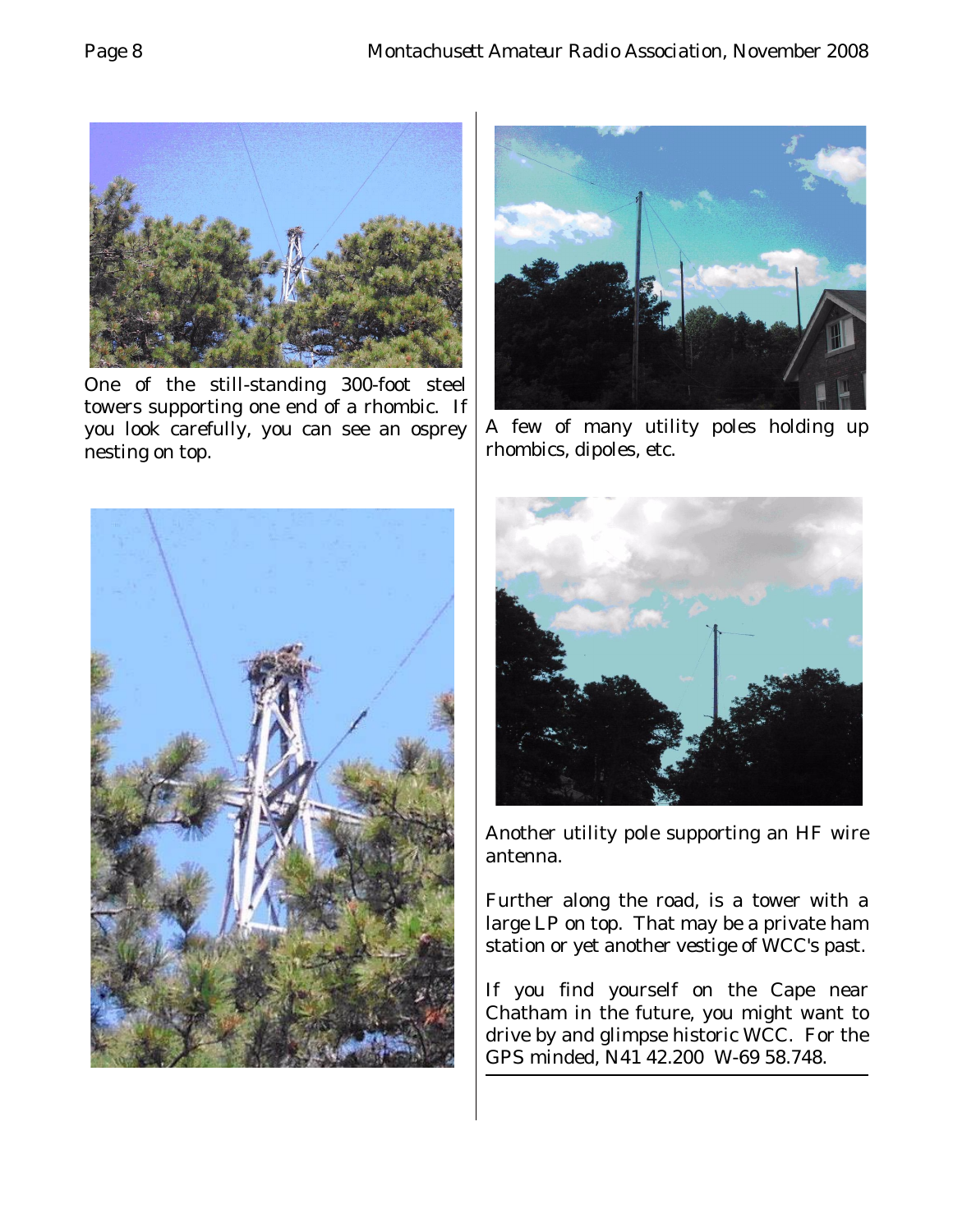| Police Amateur Radio Team<br>(P.A.R.T.) Autopatch                                                                                                                                            | Users make autopatches by entering 3 digit<br>"speed dial codes". Codes are identical on<br>the two repeaters.                                                                                                                                                                                                                                               |  |  |
|----------------------------------------------------------------------------------------------------------------------------------------------------------------------------------------------|--------------------------------------------------------------------------------------------------------------------------------------------------------------------------------------------------------------------------------------------------------------------------------------------------------------------------------------------------------------|--|--|
| Member Guide to WB1GOF 146.955/442.45<br>Repeaters                                                                                                                                           | The patch operates in half duplex mode<br>with the radio side as supervisory. This<br>means you can interrupt them from the<br>radio side but they cannot do that from the<br>phone line side. If someone on the phone<br>uses foul language just key-up, as soon as<br>you begin to transmit the phone line is<br>muted on the repeater. Send the # (pound) |  |  |
| $(03-July-2003)$                                                                                                                                                                             |                                                                                                                                                                                                                                                                                                                                                              |  |  |
| http://www.wb1gof.org/F_repeater/F_repgui<br>de/index.html                                                                                                                                   |                                                                                                                                                                                                                                                                                                                                                              |  |  |
| The repeaters $(442.45/146.955)$ are located                                                                                                                                                 | key to hang up the call.                                                                                                                                                                                                                                                                                                                                     |  |  |
| at the water tower at Prospect Hill in<br>Westford.                                                                                                                                          | The patch hang up code is $#$ (pound<br>sign).                                                                                                                                                                                                                                                                                                               |  |  |
| On 146.955 Mhz. Set your CTCSS<br>encoder and decoder (if desired) to<br>74.4 Hz.                                                                                                            | Patch time-out timer is 6 minutes. Time-out<br>warning message is 4 tones (2 up, 2 down).                                                                                                                                                                                                                                                                    |  |  |
| On 442.45 Mhz. Set your CTCSS<br>encoder and decoder (if desired) to<br>88.5 Hz.                                                                                                             | Patch indicates that it is dialing by sending<br>4 beeps.                                                                                                                                                                                                                                                                                                    |  |  |
|                                                                                                                                                                                              | The following AutoPatch Macros have been<br>entered:                                                                                                                                                                                                                                                                                                         |  |  |
| Repeater ID is set at 9.5 minutes, use it as<br>your guide for your identification, when you                                                                                                 | <b>Westford Police Business Line</b><br>910                                                                                                                                                                                                                                                                                                                  |  |  |
| hear the repeater ID, then you should ID<br>and your station and the WB1GOF will                                                                                                             | 911<br><b>Mass State Police Concord</b>                                                                                                                                                                                                                                                                                                                      |  |  |
| always meet the FCC requirement of 10                                                                                                                                                        | 912<br><b>Littleton Police Dept.</b>                                                                                                                                                                                                                                                                                                                         |  |  |
| minutes between ID.                                                                                                                                                                          | 913<br><b>Acton Police Dept.</b>                                                                                                                                                                                                                                                                                                                             |  |  |
| Press DTMF digit 9 for date and time<br>in speech, 8 for 24-Hr Time only.                                                                                                                    | 914<br><b>Lowell Police Dept.</b>                                                                                                                                                                                                                                                                                                                            |  |  |
|                                                                                                                                                                                              | 915<br><b>Tynsboro Police Dept.</b>                                                                                                                                                                                                                                                                                                                          |  |  |
| <b>Autopatch Info:</b>                                                                                                                                                                       | 916<br><b>Groton Police Dept.</b>                                                                                                                                                                                                                                                                                                                            |  |  |
| PART has only one phone line at the site, so                                                                                                                                                 | 917<br><b>Chelmsford Police Dept.</b>                                                                                                                                                                                                                                                                                                                        |  |  |
| if the patch is in use on the 442.45 repeater<br>you cannot use the line on 146.955 until the<br>line becomes available. We have not inter-<br>faced busy detect logic to the controllers so | 918<br>Carlisle Police Dept.                                                                                                                                                                                                                                                                                                                                 |  |  |
| it is possible to dial into another call,<br>patches are infrequent but you should check<br>for use on the other repeater if you can.                                                        |                                                                                                                                                                                                                                                                                                                                                              |  |  |